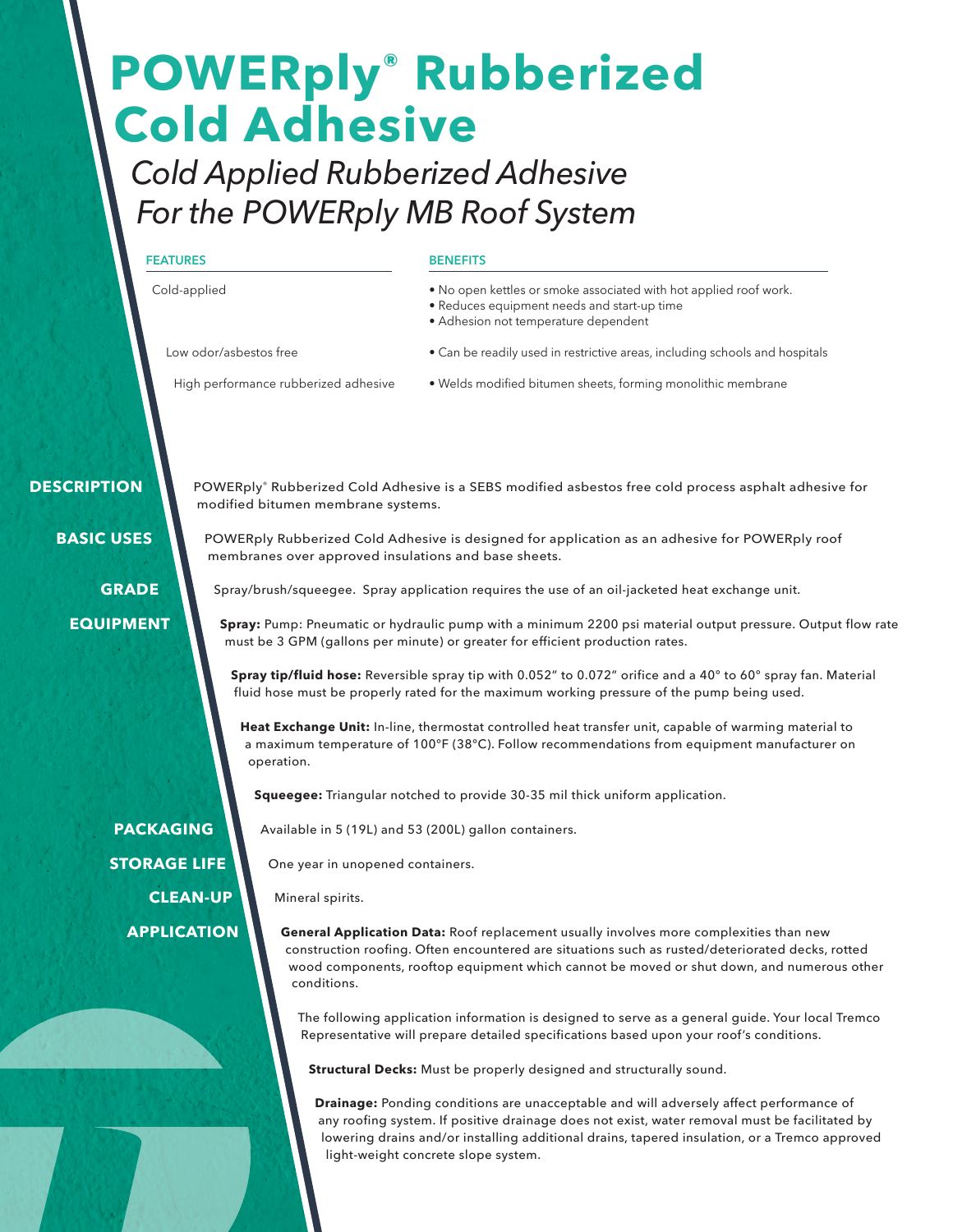#### **APPLICATION CONTINUED**

# **POWERply® Rubberized Cold Adhesive**

**Insulation:** Insulation must be dry and kept dry. No more insulation shall be installed than can be covered that day.

#### **Acceptable Insulations:**

TYPE MINIMUM THICKNESS\* FACER Wood Fiber 1/2" (13mm) Asphalt coated Gypsum Board 1/4" (6mm) Treated fiberglass or unfaced gypsum fiber • Insulation board must be designated by the manufacturer as suitable for roofing

application.

• Maximum size: 4' x 8' (1219mm x 2438mm)

*\* Minimum thickness for application of POWERply Rubberized Cold Adhesive. Follow insulation manufacturer's instructions to obtain minimum thickness for spanning metal deck ribs.*

**Installation Procedures:** According to particular project specifications, prepare surface to be covered: • Replace areas of wet insulation, deteriorated deck, and wood components. • Install roof insulation or base sheet.

Plan placement of POWERply MB Roofing System to ensure that water flows over or along, but not against exposed edges.

Starting a low point of roof, embed each specified POWERply membrane sheet in a uniform continuous application of POWERply Rubberized Cold Adhesive. Ply shall never touch ply.

Lap 4"(100mm); minimum end laps 6"(150 mm) minimum. Offset labs of top membrane from base sheet laps. Stagger end laps 36"(approx 1 m). Apply pressure to end lap areas to assure positive adhesion.

 $2$  gal/SQ (0.8 L/m<sup>2</sup>) per ply.

**Gravel:** Apply POWERply Rubberized Cold Adhesive over roof surface at 5 gal/100 ft<sup>2</sup> (2.0 L/m<sup>2</sup>). Immediately broadcast 400-500 lb/100 ft<sup>2</sup> (19.4-24.4 kg/m<sup>2</sup>) of new, clean aggregate into adhesive. Aggregate shall conform to ASTM D 1863-93.

**Granule:** Apply POWERply Rubberized Cold Adhesive or BURmastic Adhesive over roof surface at 3.5 gal/100 ft<sup>2</sup> (1.4 L/m<sup>2</sup>). Immediately broadcast 60 lb/100 ft<sup>2</sup> (2.9 kg/m<sup>2</sup>) of No. 11 roofing granules into adhesive.

**Smooth Surface:** Consult with your local Tremco Representative for specific applications suitable for your geographic area.

- Not to be used as an insulation adhesive.
- Not to be exposed to solvents, oils, or other contaminants harmful to asphaltic materials.
- Not intended for use in adhering cold applied BUR systems directly to isocyanurate insulation; the use of an approved cover board over isocyanurate insulation is recommended as a substrate for fully adhered systems.
- Not intended for use as a smooth roof coating.
- Not for use over expanded polystyrene (EPS) or EPS composite insulations installed in any configuration unless EPS is encapsulated within lightweight insulating cellular concrete.
- Backnail felts on roofs with slopes 2:12 (2" per foot) or greater. Do not install on roofs with slopes greater than 4:12 (4" per foot).

# **COVERAGE RATE SURFACING OPTIONS**

# **LIMITATIONS**